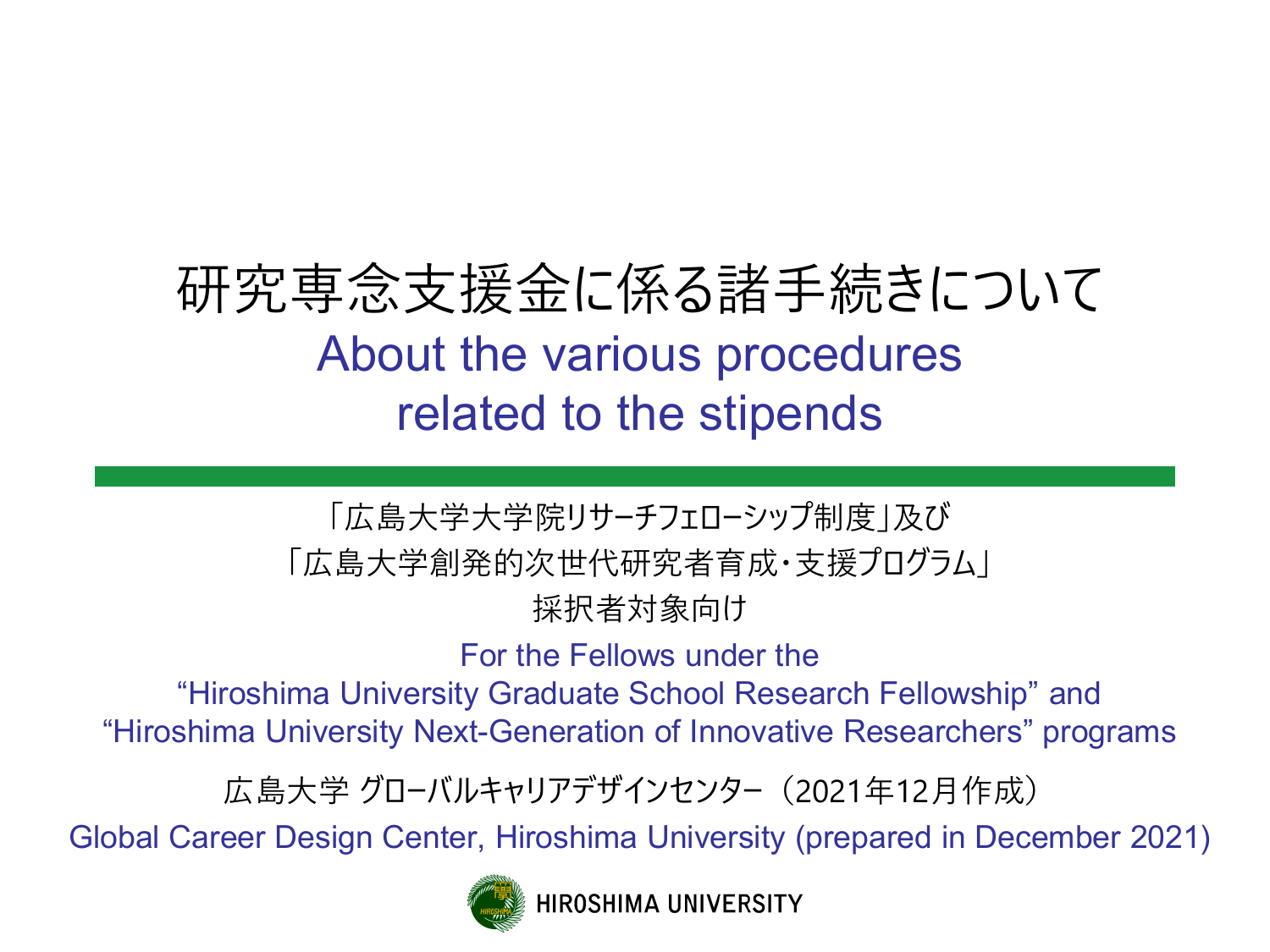目次 Index



- 1. 研究専念支援金について About the stipends
- 2.所得税と住民税

Income tax and inhabitant tax

3.扶養義務者(親等)の扶養について

For those with dependents (parents, etc.)

4.最後に

**Conclusion**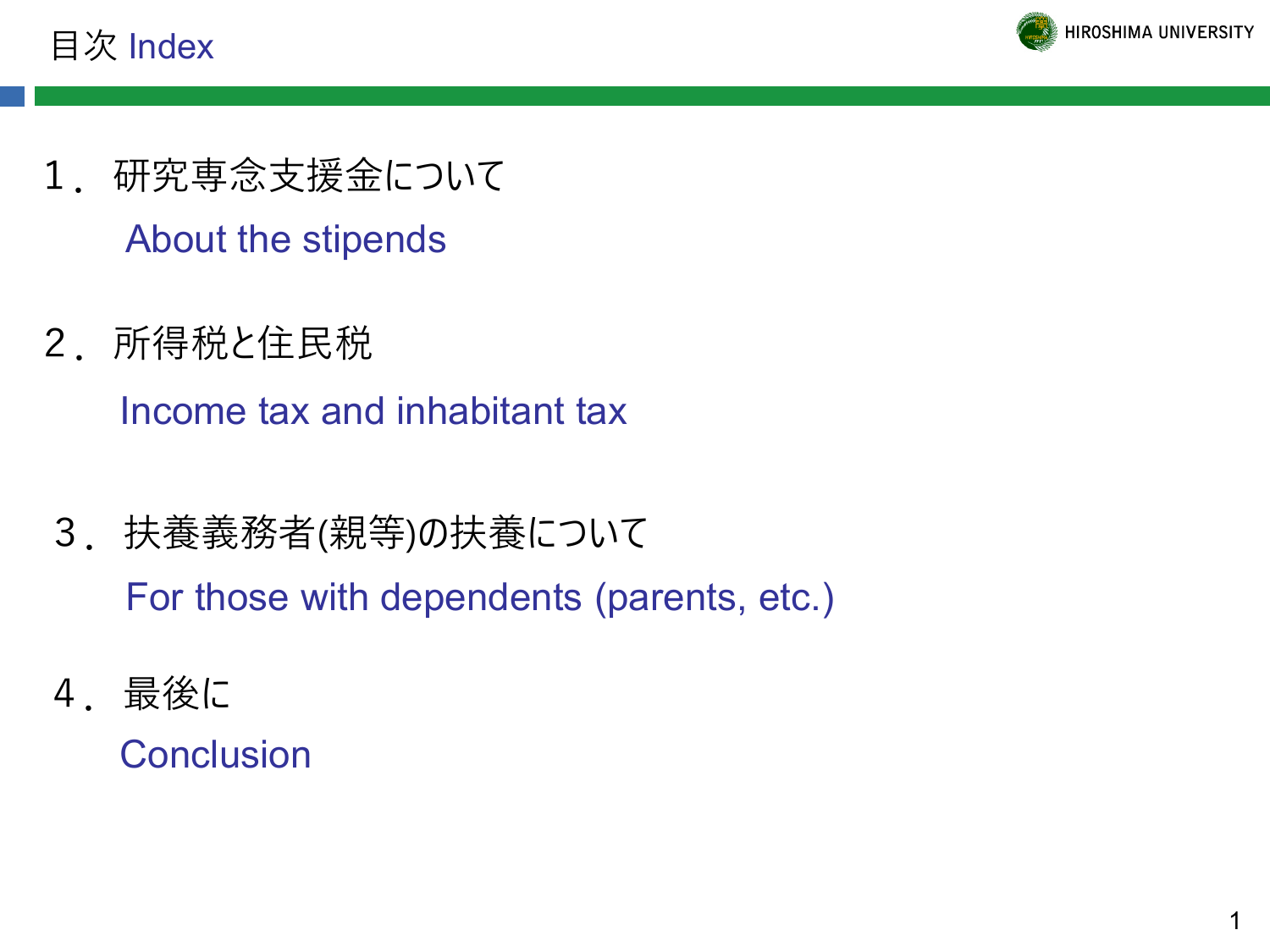



#### ・生活費相当の支援金として、支援期間中、原則月額15万円を奇数月に2か 月分を支給します。本人の登録口座に振込され、生活費等に使用できます。経 費報告は不要です。

In order to help you to concentrate on your studies and/or research, we will provide stipends that are equivalent to your living expenses. Based on the principle monthly amount of 150,000 yen, two months' worth of payments will be provided in every odd month during the support period. The stipends will be transferred to your registered bank account and can be used to cover your living expenses, etc. No expense reporting is required.

・研究専念支援金は、採択または取消時期に応じて減額することがあります。取 消された時点で、研究専念支援金を超過して受給していた場合は、超過額を 返還しなければなりません。

In the case where your Fellowship is terminated before the end of the formal support period, you must reimburse any excess amount of the stipends deemed excessive at the time of termination.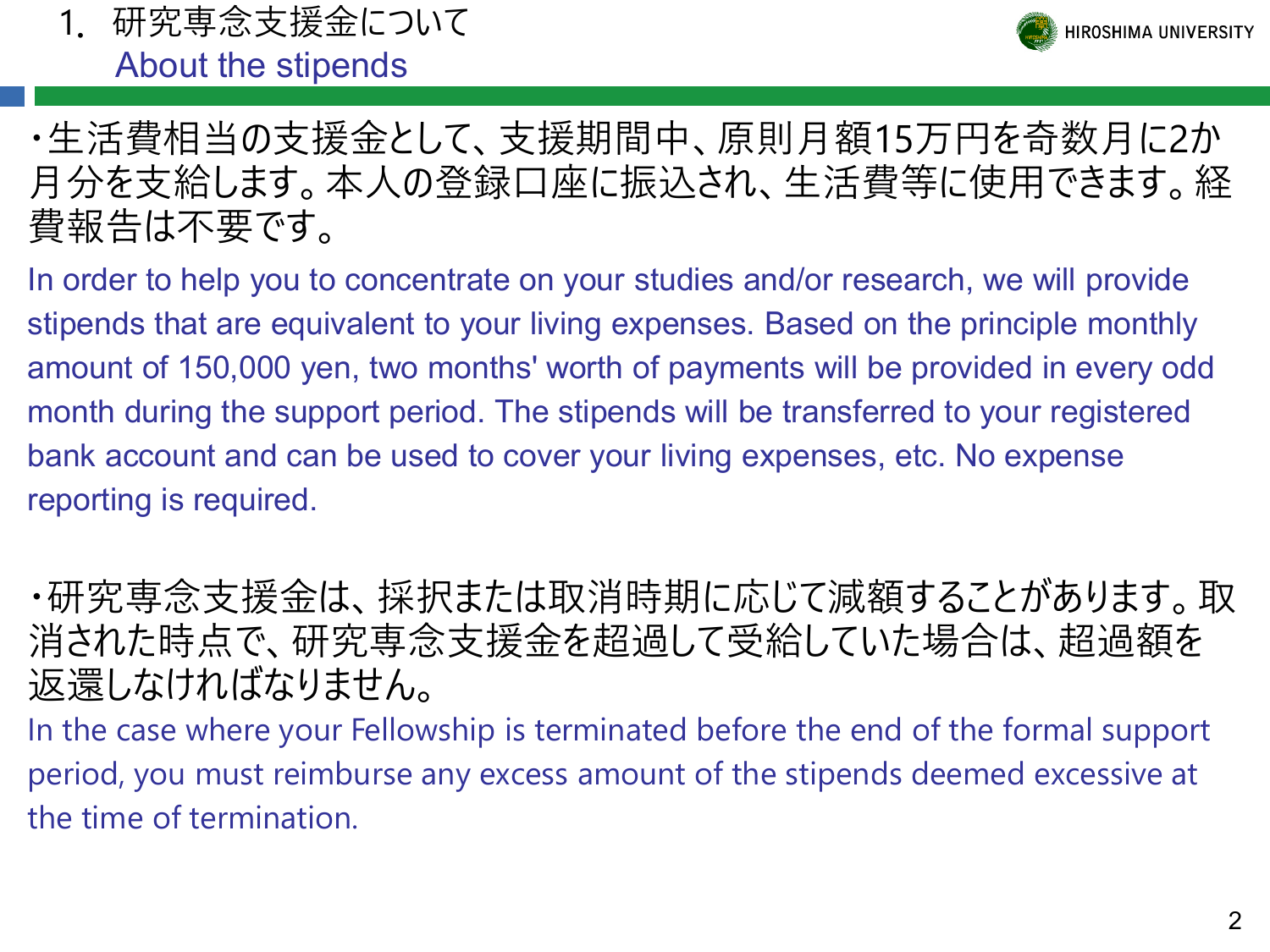1.研究専念支援金について About the stipends



# ・研究専念支援金は、税法上雑所得として扱われます。所得税、 住民税の課税の対象となり、確定申告が必要となります。

The stipends are taxable as a miscellaneous income. Therefore, you, as a Fellow, are required to file an income tax return.

# ・扶養義務者(親等)の扶養に入っている場合、扶養から外れる可 能性があります。

If you have dependents (parents, etc.), you may need to be excluded from your dependents.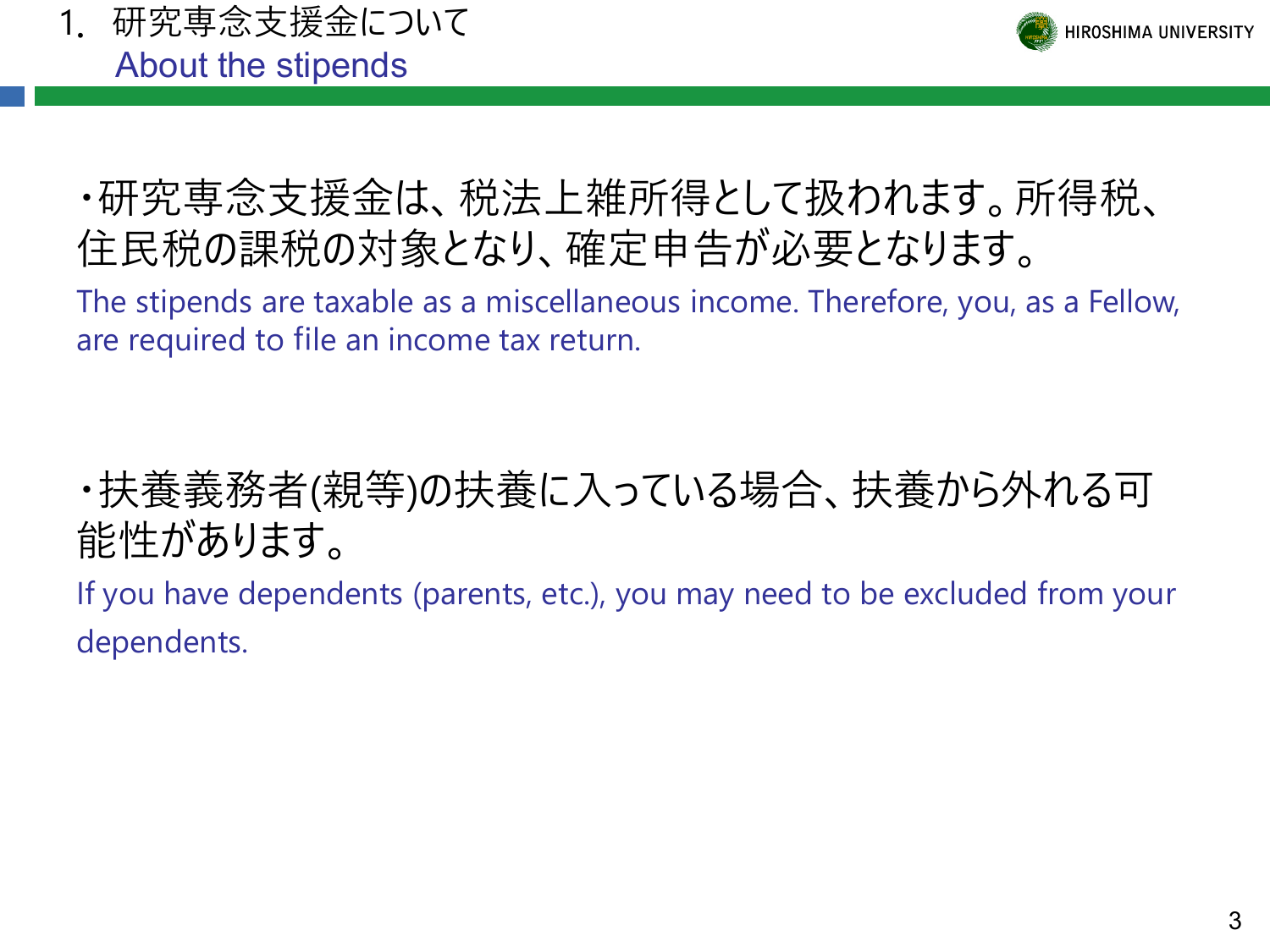

## ・年間(1月1日~12月31日)の収入が一定の金額を超えると、所得 税の支払いが必要となり、自身で確定申告を行う必要があります。

If your annual income (January 1 - December 31) exceeds a certain amount, you will need to pay income tax and file tax returns.

## ・授業料等、研究に要した費用を必要経費として控除される場合が ありますので、関係する領収書等を保存しておいてください。

As expenses required for research, such as tuition fees, may be deducted as part of the necessary expenses, make sure to keep related receipts, etc.

## ・課税対象額に応じて、居住する市区町村に住民税を納付する必 要があります。

According to your taxable income, you are required to pay the inhabitant tax to the municipal office of your residence.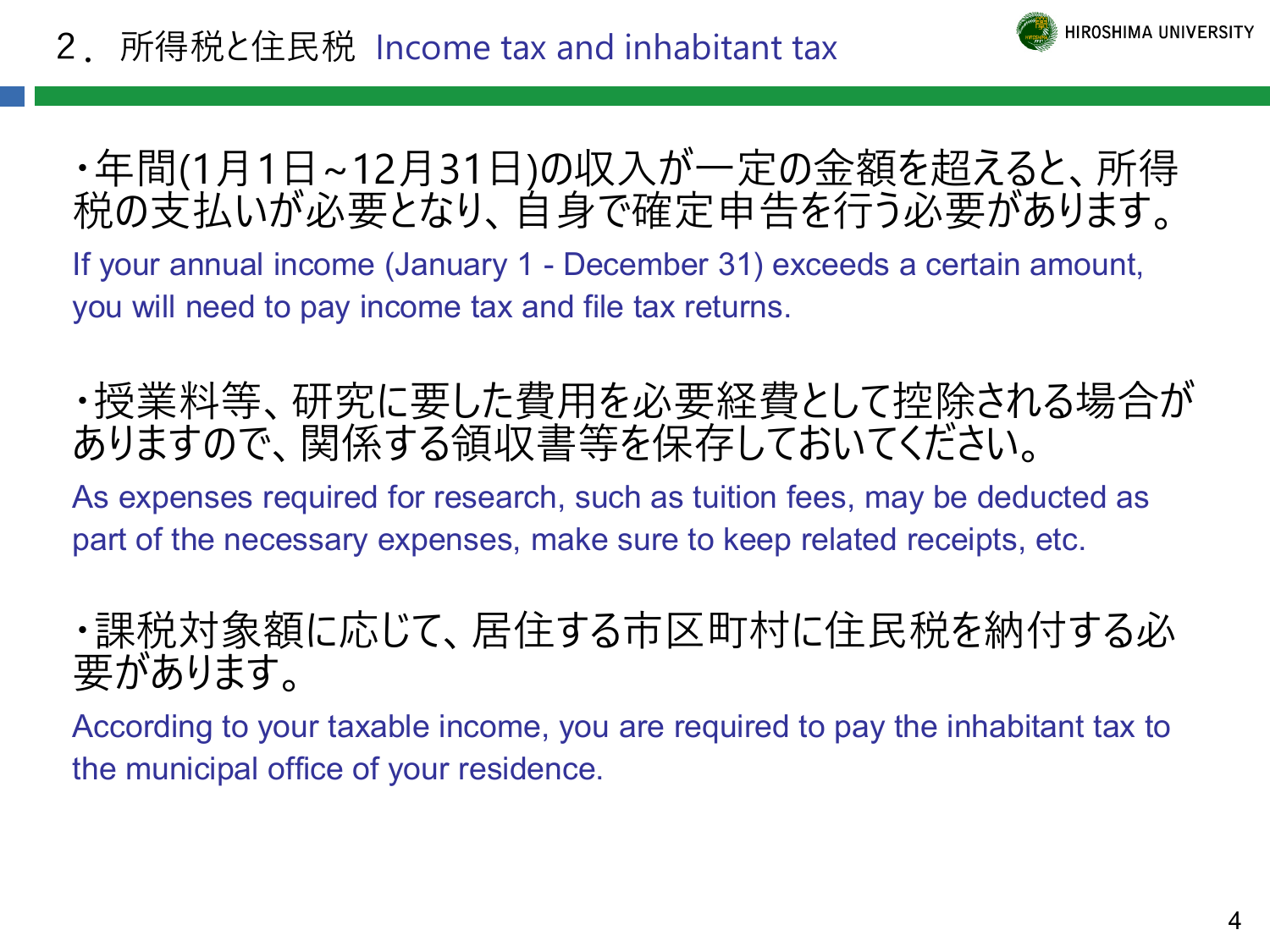

## ・外国人留学生の場合は、日本国と留学生の母国との租税条約 等により、税金の取扱いが異なる場合があります。

In the case of international students, due to possible tax treaties, etc. being in place between Japan and the student's home country, the handling of taxes may be different.

・ 個人によって、状況が異なりますので、申告手続や必要経費等に ついては、自身で税務署へお問合せください。

Since taxation requirements differ per each individual, for tax return procedures and necessary expenses, please inquire at a tax office by yourself.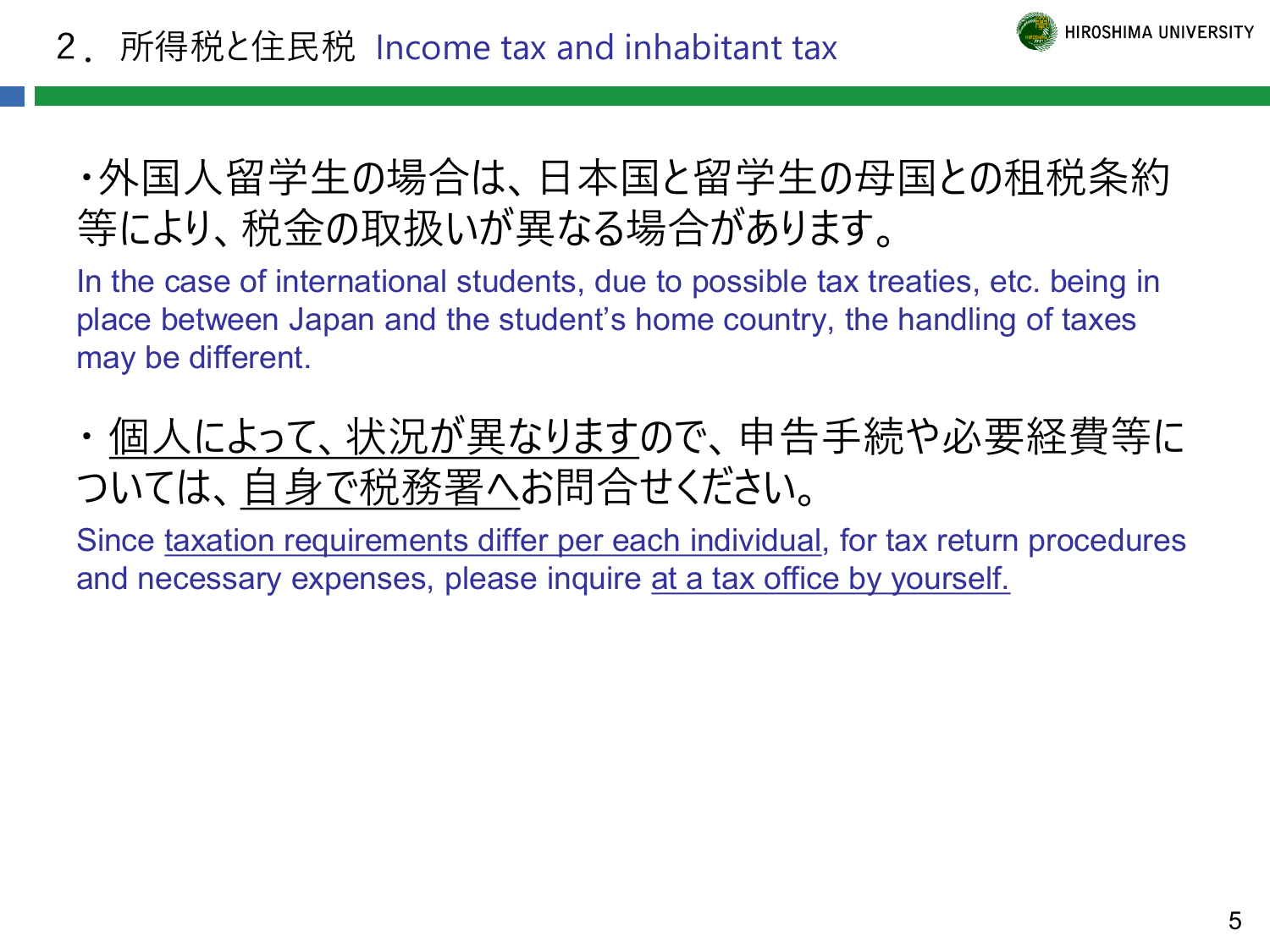3.扶養義務者(親等)の扶養について



For those with dependents (parents, etc.)

・研究専念支援金は、税法上雑所得として扱われることを扶養義務者 (親等)に伝えるとともに、健康保険や扶養手当等における扶養の扱いに ついては、扶養義務者(親等)の職場等の担当者までお問合せください。

Please inform your dependents (such as your parents, etc.) that the stipends are legally handled as miscellaneous income. Regarding how your situation is handled, in terms of health insurance and dependency allowances, please contact the person in charge at the workplace of your dependents (parents, etc.).

・所得税における扶養の扱いについては、税務署へお問合せください。

For items related to dependents regarding income taxes, please inquire at a tax office.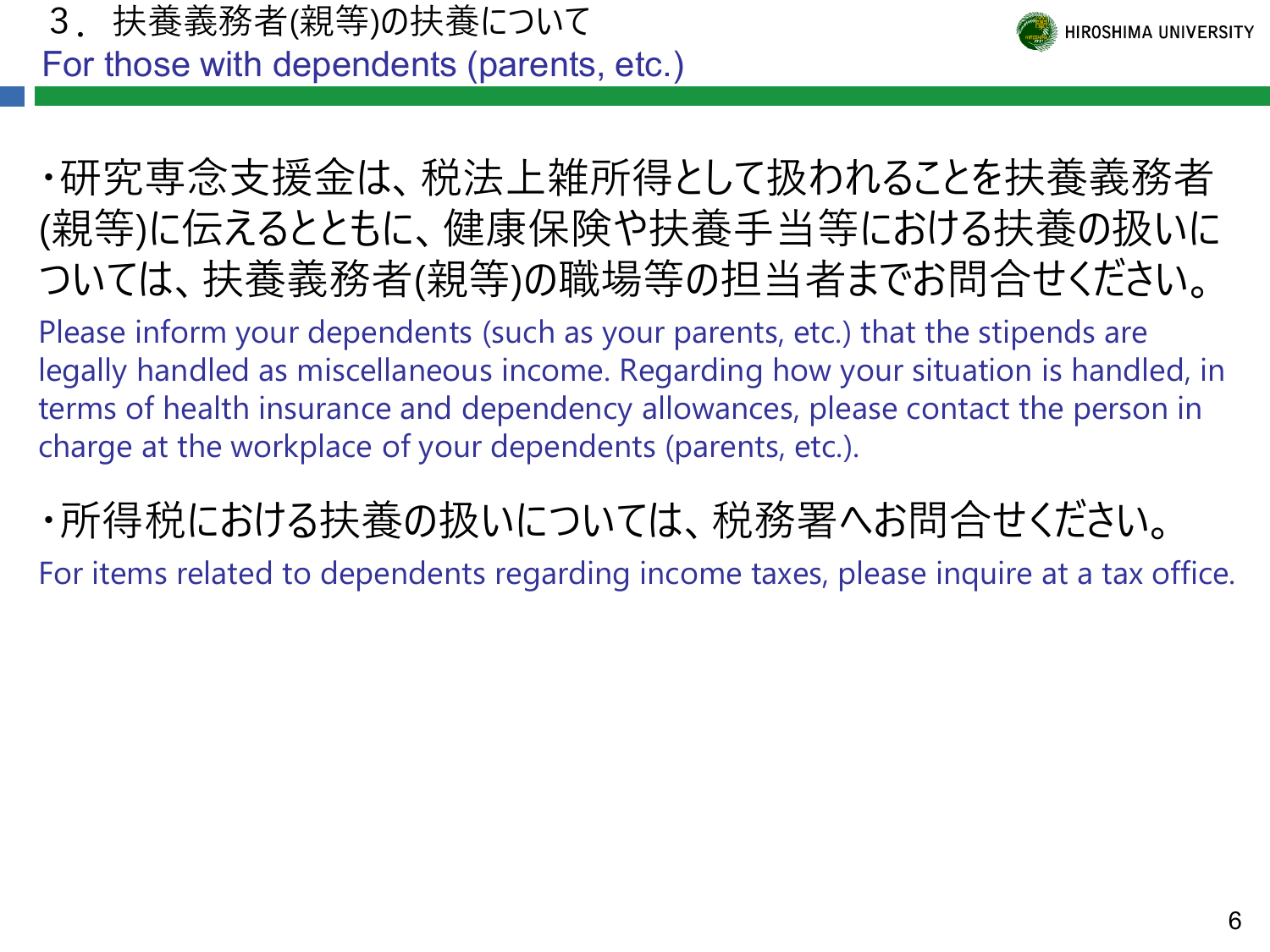3.扶養義務者(親等)の扶養について

For those with dependents (parents, etc.)



- ・扶養から外れた場合、国民健康保険に加入する必要が生じます。
- 国民健康保険料については、自治体によって金額が異なるため、居住す る市(区)役所等の国民健康保険担当窓口にお問合せください。
- If you no longer have dependents (become a non-dependent), you are required to join the Japan National Health Insurance (JNHI) program.
- Since the amount of National Health Insurance premiums vary according to the municipality, please inquire at the National Health Insurance counter of the municipal (ward) office of your residence.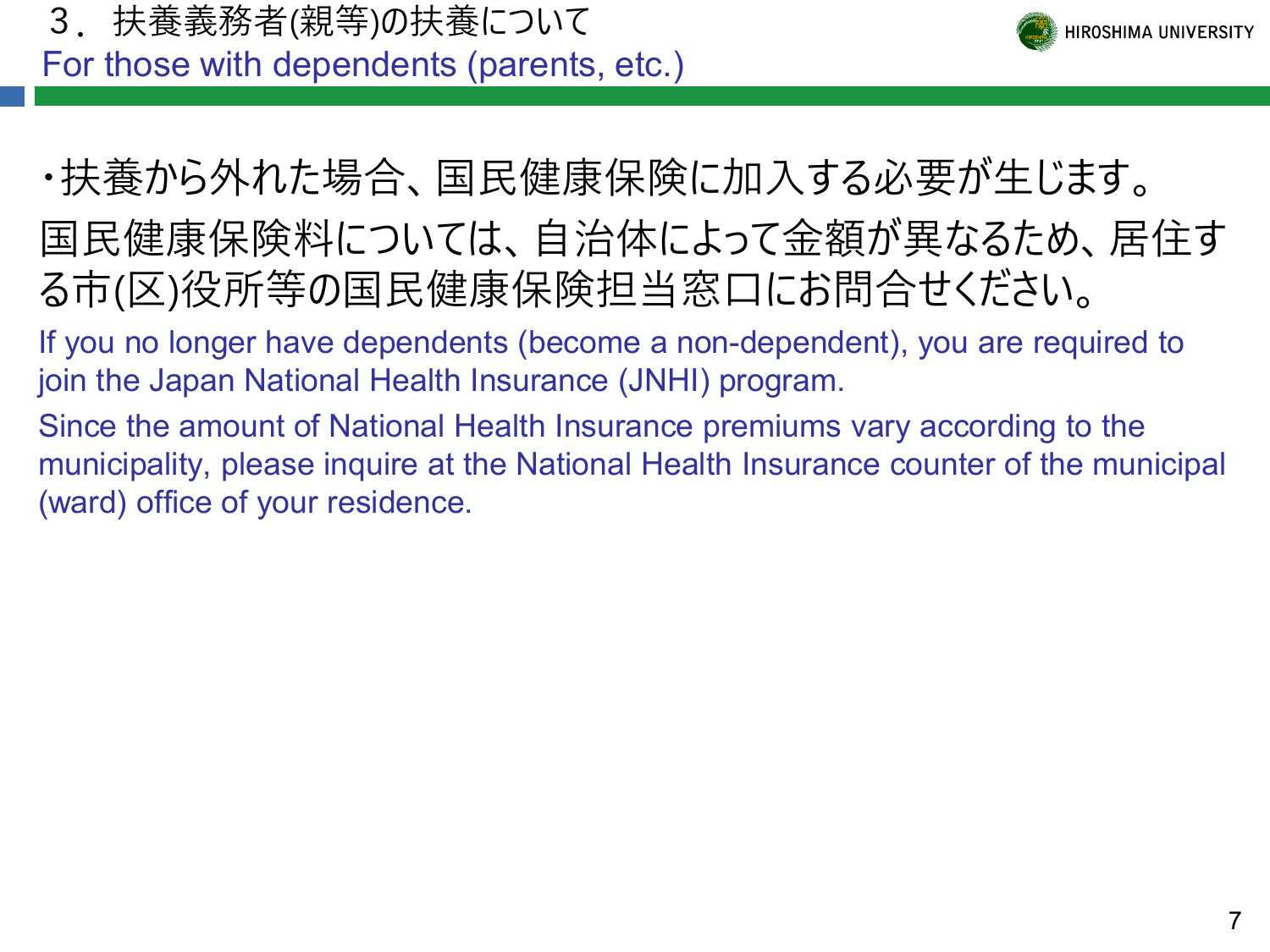

# 1確定申告を行うこと!

よく分からず放置して、本来すべき申告手続きが遅れた場合、 追徴課税等も課されます。

必ず、自身で確認して行うようにしてください。

#### 1 File tax returns!

Additional tax will be imposed if you file a tax return or pay tax after the due date. Please do not leave it untouched for the reason of being unfamiliar with the process.

Please make sure to check the procedures and take actions by yourself.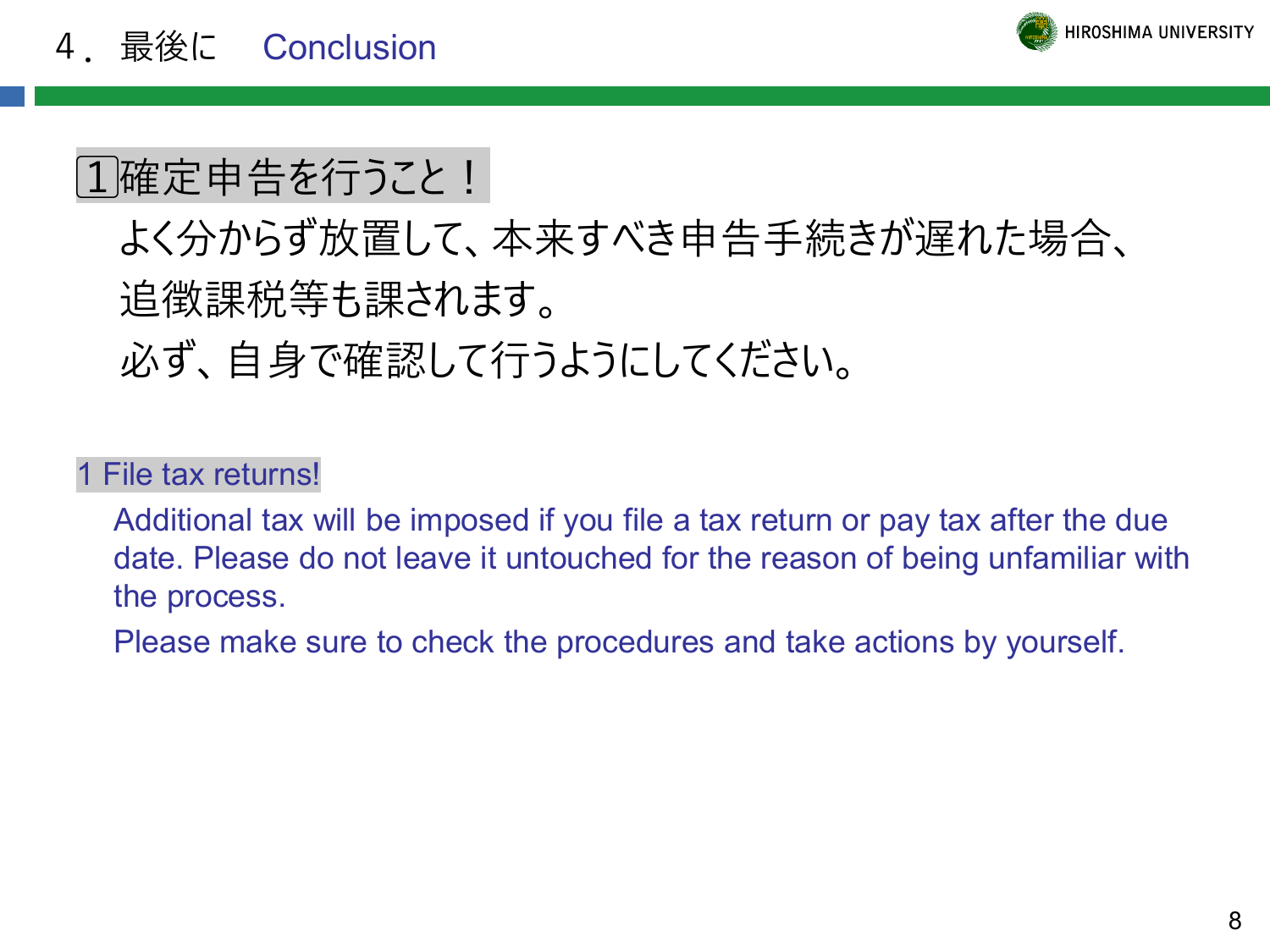

# 2|扶養について、確認すること!

# 加入されている健康保険によって、取扱いが異なる場合がありま す。扶養義務者(親等)の職場等で手続きを確認してください。

2 Check the required procedures for dependents!

Depending on your health insurance situation, your case may need to be dealt differently.

Check the procedures at the workplace of your dependents (parents, etc.).